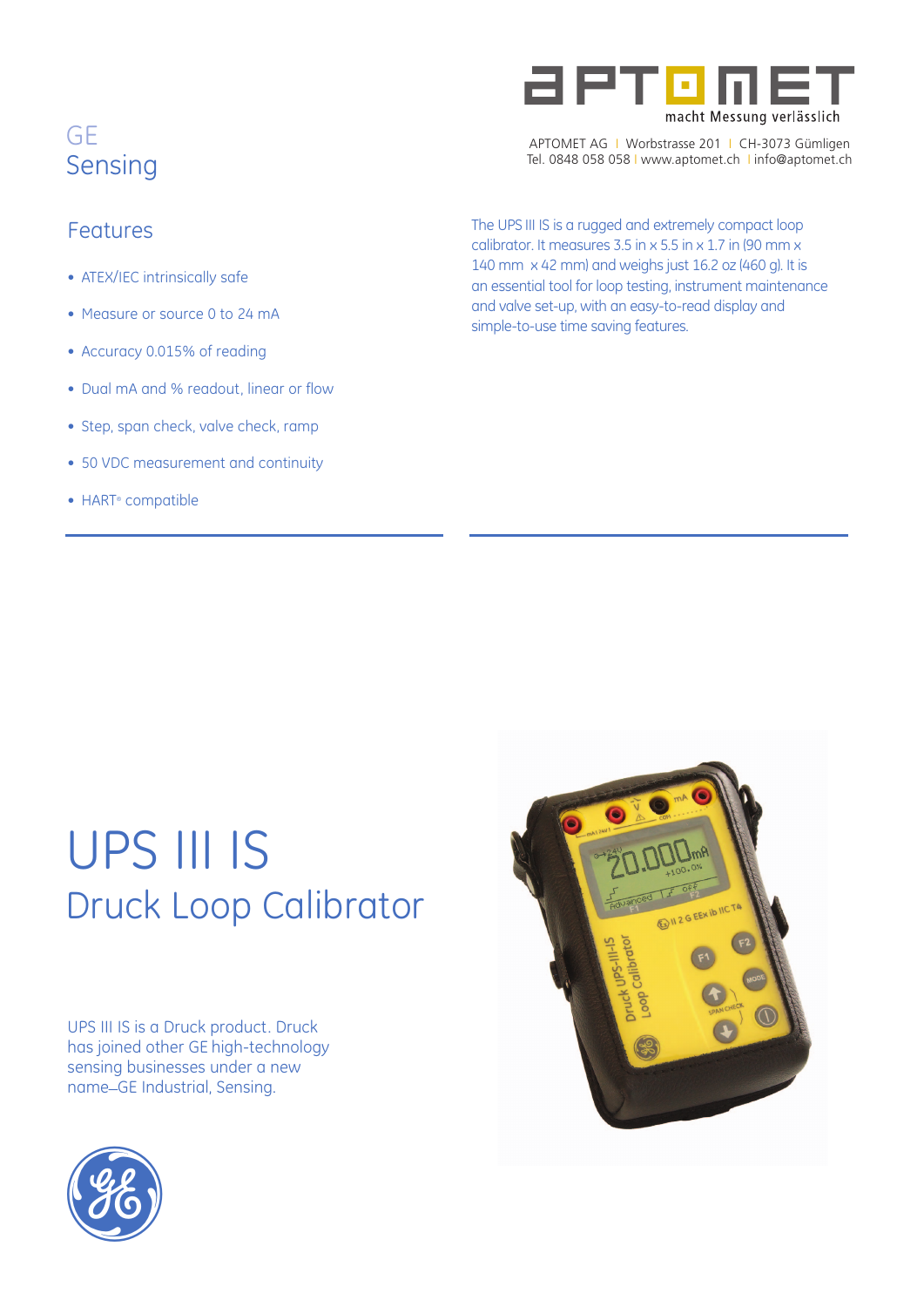## Graphic Display

The graphic display with menu-driven interface is easier to use than traditional knobs, switches, multifunction keys and dual key sequences.



## Measure or Source 0 to 24 mA

An internal loop supply is available in both measure and source modes, essential during plant shutdowns.

## Accuracy 0.015% of Reading

This includes 12 month stability and temperature effects. The UPS III IS can maintain a 4:1 calibration ratio with the latest instrumentation and is typically 10 to 40 times more accurate than a Digital Multi-Meter (DMM).

## Simultaneous % Readout

Displays mA and the percentage value of 4 to 20 mA or 0 to 20 mA. The UPS III IS also converts mA readings to % flow. This is not possible with many loop calibrators.



## Step, Span Check and Value Check

Step quickly through linearity tests and zero/span adjustments. In valve mode, seating can be checked and the actuator set.

| <b>Step Mode</b>      | 0%             | 25%  | 50% | 75%   | 100%          |
|-----------------------|----------------|------|-----|-------|---------------|
| 4 to 20 mA linear     | 4              | 8    | 12  | 16    | 20            |
| 0 to 20 mA linear     |                | 5    | 10  | 15    | 20            |
| 4 to 20 mA flow       | 4              | 5    | 8   | 13    | 20            |
| 0 to 20 $mA$ flow     |                | 1.25 | 5   | 11.25 | 20            |
| 4 to 20 mA span check | 4              |      |     |       | 20            |
| 0 to 20 mA span check | 0              |      |     |       | 20            |
| 4 to 20 mA valve      | 3.8, 4,<br>4.2 |      | 12  |       | 19, 20,<br>21 |

## Auto Step and Ramp

Outputs have adjustable rates (1 to 599 seconds) for singlehanded loop testing, valve set-up and slew rate checks.

## "Fast Set" Output

Allows values to be set to within 0.001 mA using the arrow keys. Holding a key quickly ramps the output to the next value. The system is ideal for alarm trip tests.

### 50 VDC Measurement

For loop diagnostics and maintenance of voltage output **instruments** 

## HART® Compatible

Internal 220  $\Omega$  loop resistor (menu selectable)

## EMC Compliance to EN 61326

Complies with heavy industry standard. Most loop calibrators are only suitable for light industrial use.

### Other Features

- Adjustable display contrast
- Adjustable resolution
- Uses industry standard AA batteries
- Battery voltage and battery low indicator
- Information screen reports serial number, software version and calibration date
- Primary reading in mA or %
- Auto power off (enable or disable)
- Pin protected, closed case calibration
- Leather case with carry strap. (Note: the UPS III IS must be used in the case for hazardous area use.)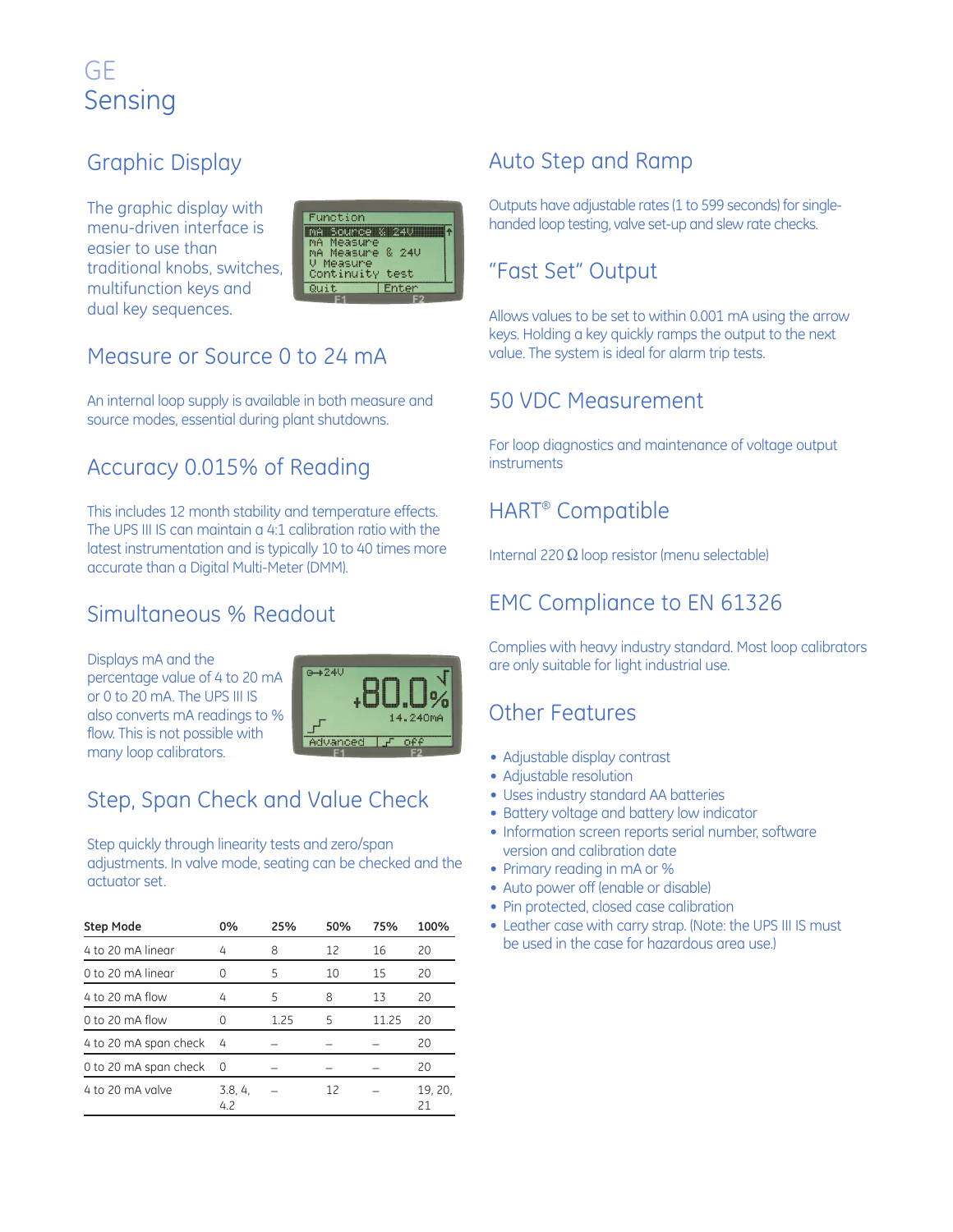# UPS III IS Specifications

## Performance

| <b>Function</b>       | Range          | Resolution | 1 Year Accuracy <sup>1</sup><br>% $rdq + counts$ | Remarks                                     |
|-----------------------|----------------|------------|--------------------------------------------------|---------------------------------------------|
| Source mA             | 24 mA          | 0.001      | $0.015% + 2$                                     | $V$ -max 30 $V$                             |
| Source mA<br>and 21V  | 24 mA          | 0.001      | $0.015% + 2$                                     | R-max<br>$650 \Omega$<br>at $20 \text{ mA}$ |
| Measure mA            | 24 mA          | 0.001      | $0.015% + 2$                                     | $V$ -max 30 $V$                             |
| Measure mA<br>and 21V | 24 mA          | 0.001      | $0.015% + 2$                                     | R <sub>measure</sub><br>$15\Omega$          |
| Measure V             | 50 V           | 0.001      | $0.015% + 4$                                     | R <sub>measure</sub><br>$1 M\Omega$         |
| Continuity            | $< 100 \Omega$ |            |                                                  | $0.5 \text{ mA}$<br>current                 |

1Accuracy includes temperature effects 63°F to 81°F (17°C to 27°C). For use outside these limits add 0.015%/°F (0.003%/°C).

## **Electrical**

#### **Power Supply**

4 x 1.5 V AA-size alkaline batteries (see certificate for type)

**Battery Life** 60 hours in measure mode, 14 hours at 12 mA

**Auto Power Down** 30 minutes after last key press

**Low Battery Warning** Battery symbol displayed

**Open Loop** Flashes "open loop"

**Loop Resistance High** Flashes "check loop  $\Omega$ "

**Out of Range** Displays <<<< (under), >>>> (over)

**HART Resistor** 220  $\Omega$  menu selectable loop resistor



## Environmental

**Calibration Reference** 72°F (22°C) ±9°F(±5°C)/RH 45% ±15%

**Operating Temperature** 14°F to 104°F (-10°C to 40°C)

**Relative Humidity** 0% to 90% non-condensing

#### **Conformity**

EN 61010, EN 61326:1997 + A1 (1998) + A2 (2001) + A3 (2003), CE marked Certified for use in hazardous areas ATEX:  $\langle \Omega \rangle$ II 2G Ex ib IIC T4  $(-10^{\circ}$ C <Ta<+40°C) Certificate number BASEEFA 06ATEX0224X IEC: Ex ib IIC T4 (-10°C<Ta<+40°C) Certificate number IECEx BAS 06.0053X

### Physical

**Housing Material** High impact ABS

**Dimensions (w x h x d)** 3.5 in x 5.5 in x 1.7 in (90 mm x 140 mm x 42 mm)

**Weight** 16.2 oz (460 g) including batteries and leather case

**Display** Graphic LCD, 1.2 in x 2.1 in (31 mm x 54 mm)

**Electrical Terminals** Gold plated, 4 mm sockets